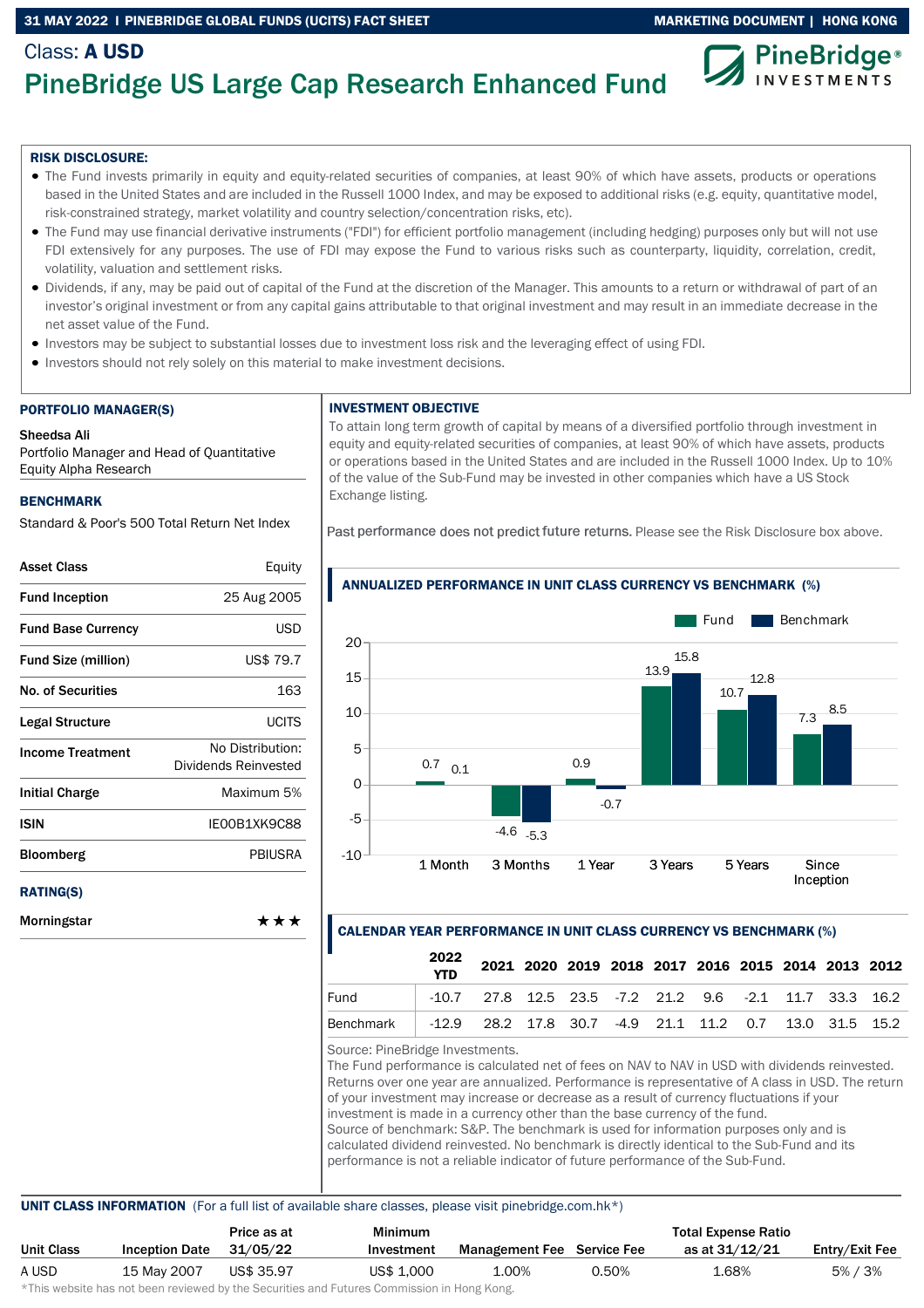## Class: A USD





### SECTOR BREAKDOWN (%)

|                               | <b>FUND</b> | <b>BENCHMARK</b> |
|-------------------------------|-------------|------------------|
| Information Technology        | 28.7        | 27.1             |
| <b>Health Care</b>            | 13.4        | 14.4             |
| <b>Financials</b>             | 12.5        | 11.2             |
| <b>Consumer Discretionary</b> | 10.2        | 10.9             |
| <b>Communication Services</b> | 9.8         | 8.8              |
| Industrials                   | 9.8         | 7.8              |
| Energy                        | 5.2         | 4.8              |
| <b>Consumer Staples</b>       | 5.2         | 6.5              |
| Other                         | 4.9         | 8.5              |
| Cash                          | 0.3         | 0.0              |

### FUND ANALYSIS

|                          | <b>3 YEARS</b> |
|--------------------------|----------------|
| <b>Information Ratio</b> | $-0.8$         |
| Sharpe Ratio             | 0.7            |
| Alpha $(%)$              | $-1.4$         |
| Tracking Error (%)       | 2.4            |
| Standard Deviation (%)   | 17.9           |
| Beta                     | 1.0            |
| R Squared (%)            | 98.2           |
|                          |                |

## PORTFOLIO CHARACTERISTICS

| Wtd Avg Mkt Cap US\$ million | 297,520.3 |
|------------------------------|-----------|
| P/E Ratio                    | 15.6      |
| P/B Ratio                    | 3.6       |
| <b>ROE</b> (%)               | 32.6      |
| Debt to Equity Ratio         | 1.08      |

### **GLOSSARY**

Alpha: Measures the relative performance generated by the fund compared to the benchmark. An alpha of 1.0 indicates that the fund has outperformed its benchmark by 1%, after adjusting for risk of the benchmark.

Beta: Reflects sensitivity of the fund's returns to that of benchmark returns. A beta of 1.05 suggests that the fund could perform 5% better than the benchmark in up market and 5% worse in down market, assuming all other factors remain constant.

Exit Fee: Fee charged to investors when they redeem unit from a fund.

Information Ratio: Measures the funds returns above the benchmark returns relative to the risk (volatility) of the excess returns. It is a measure that identifies the consistency of the manager to outperform the benchmark.

Initial Fee: Fee charged to investors when they purchase units in a fund.

Management Fee: Percentage of the fund's assets that unitholders pay annually as remuneration to the investment adviser for managing the fund.

R Squared: Reflects the proportion of fund performance explained by changes in the benchmark. A high R-squared indicates the fund's performance has been in line with the benchmark. A low R-squared indicates the fund's performance has not been in line with the benchmark.

Service Fee: Percentage of fund's assets that retail unitholders pay annually for distribution services.

Sharpe Ratio: Measure of the fund's risk adjusted performance calculated as the portfolio returns in excess of the risk-free rate, divided by the risk (volatility) i.e. the Standard Deviation. The higher the Sharpe Ratio the better the returns compared to the risk taken.

Total Expense Ratio (TER): Estimated percentage (annualized) of fund assets used to pay for management fees and operating expenses, including service fees (if any) incurred by the fund. Fund expenses are reflected in the NAV. When calculating the TER, PineBridge has used the amount of expenses that it has received or estimated in its capacity as the Fund's Manager. Please note that the expense ratio includes variable expenses that are based on a number of factors including fund size, transactions, and other expenses. No assurance can be given that the TER will be realized over any future given period.

Tracking Error: Reflects the degree of variability of fund returns in relation to the benchmark. The lower the number the closer the fund's historic performance is to the benchmark.

## TOP TEN HOLDINGS (%)

|                                  | <b>FUND</b> |
|----------------------------------|-------------|
| Apple Inc.                       | 7.4         |
| <b>Microsoft Corporation</b>     | 6.8         |
| Alphabet Inc.                    | 4.7         |
| Berkshire Hathaway Inc.          | 2.3         |
| Procter & Gamble Company         | 2.0         |
| Amazon.com, Inc.                 | 1.9         |
| Visa Inc.                        | 1.9         |
| Meta Platforms, Inc.             | 1.8         |
| Broadcom Inc.                    | 1.7         |
| United Health Group Incorporated | 1.6         |